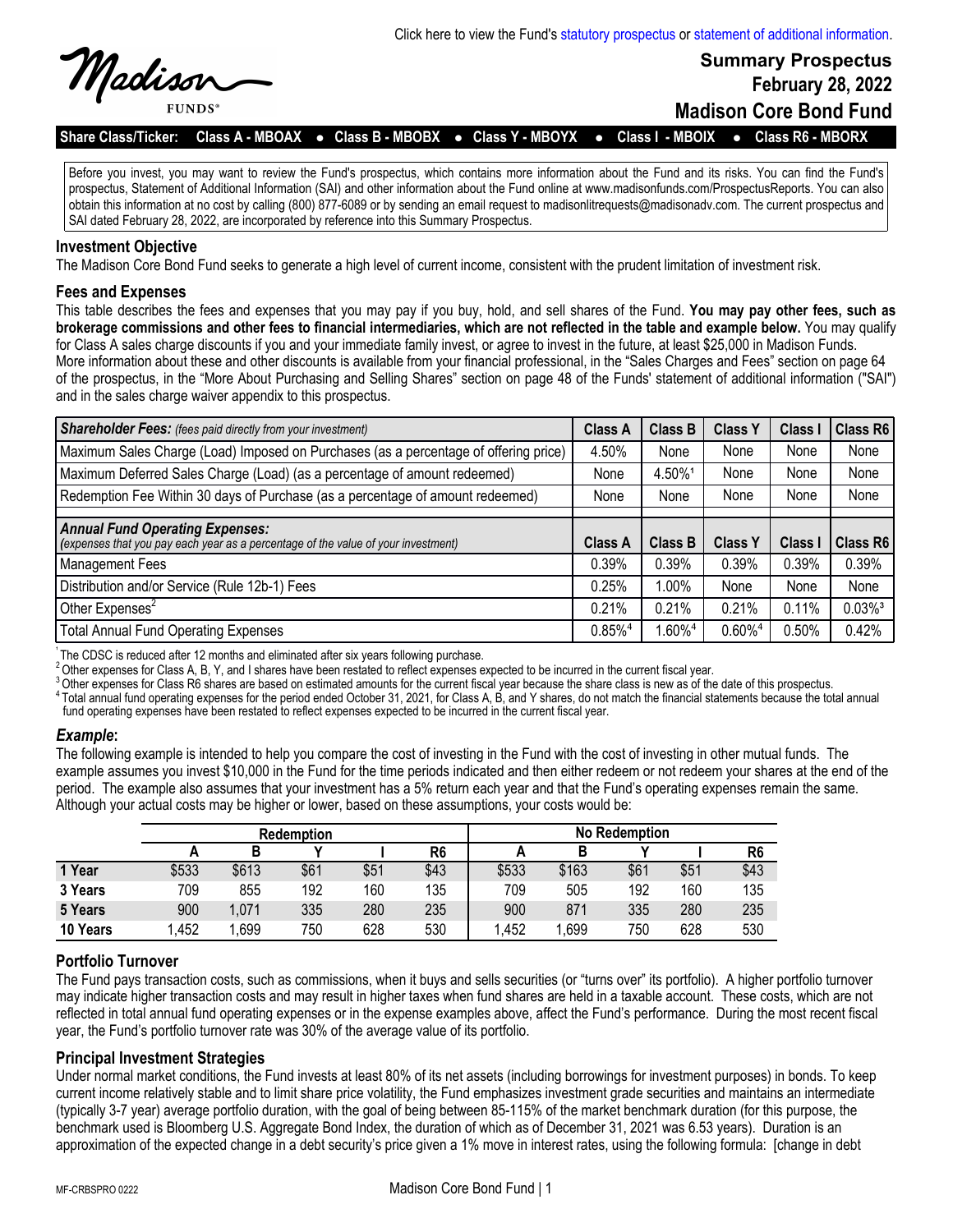security value = (change in interest rates) x (duration) x (-1)]. By way of example, assume XYZ company issues a five year bond which has a duration of 4.5 years. If interest rates were to instantly increase by 1%, the bond would be expected to decrease in value by approximately 4.5%.

The Fund is managed so that, under normal market conditions, the weighted average life of the Fund will be 10 years or less. The weighted average life of the Fund as of December 31, 2021 was 7.55 years. The Fund strives to add incremental return in the portfolio by making strategic decisions relating to credit risk, sector exposure and yield curve positioning. The Fund generally holds 100-500 individual securities in its portfolio at any given time and may invest in the following instruments:

- Corporate debt securities: securities issued by domestic and foreign (including emerging market) corporations which have a rating within the four highest categories and, to a limited extent (up to 20% of its assets), in securities not rated within the four highest categories (i.e., "junk bonds"). The Fund's investment adviser, Madison Asset Management, LLC ("Madison"), will only invest in lower-grade securities when it believes that the creditworthiness of the issuer is stable or improving, and when the potential return of investing in such securities justifies the higher level of risk;
- U.S. Government debt securities: securities issued or guaranteed by the U.S. Government or its agencies or instrumentalities;
- Foreign government debt securities: securities issued or guaranteed by a foreign (including emerging market) government or its agencies or instrumentalities, payable in U.S. dollars, which have a rating within the four highest categories;
- Non-rated debt securities:securities issued or guaranteed by corporations, financial institutions, and others which, although not rated by a national rating service, are considered by Madison to have an investment quality equivalent to those categories in which the Fund is permitted to invest (including up to 20% of the Fund's assets in junk bonds); and
- Asset-backed, mortgage-backed and commercial mortgage-backed securities: securities issued or guaranteed by special purpose corporations and financial institutions that represent direct or indirect participation in, or are collateralized by, an underlying pool of assets. The types of assets that can be "securitized" include, among others, residential or commercial mortgages, credit card receivables, automobile loans, and other assets.

Madison may alter the composition of the Fund with regard to quality and maturity and may sell securities prior to maturity. Under normal market conditions, however, turnover for the Fund is generally not expected to exceed 100%. Sales of fund securities may result in capital gains. This can occur any time Madison sells a bond at a price that was higher than the purchase price, even if Madison does not engage in active or frequent trading. Madison's intent when it sells bonds is to "lock in" any gains already achieved by that investment or, alternatively, prevent additional or potential losses that could occur if Madison continued to hold the bond. Turnover may also occur when Madison finds an investment that could generate a higher return than the investment currently held. However, increasing portfolio turnover at a time when Madison's assessment of market performance is incorrect could lower investment performance. The Fund pays implied brokerage commissions when it purchases or sells bonds, which is the difference between the bid and ask price. As a result, as portfolio turnover increases, the cumulative effect of this may hurt Fund performance. Under normal market conditions, the Fund will not engage in active or frequent trading of its bonds. However, it is possible that Madison will determine that market conditions require a significant change to the composition of the Fund's portfolio. For example, if interest rates begin to rise, Madison may attempt to sell bonds in anticipation of further rate increases before they lose more value. Also, if the Fund experiences large swings in shareholder purchases and redemptions, Madison may be required to sell bonds more frequently in order to generate the cash needed to pay redeeming shareholders. Under these circumstances, the Fund could make a taxable capital gain distribution.

Madison reserves the right to invest a portion of the Fund's assets in short-term debt securities (i.e., those with maturities of one year or less) and to maintain a portion of fund assets in uninvested cash. However, Madison does not intend to hold more than 35% of the Fund's assets in such investments, unless Madison determines that market conditions warrant a temporary defensive investment position. Under such circumstances, up to 100% of the Fund may be so invested. To the extent the Fund engages in this temporary defensive position, the Fund's ability to achieve its investment objective may be diminished. Short-term investments may include investment grade certificates of deposit, commercial paper and repurchase agreements. Madison might hold substantial cash reserves in seeking to reduce the Fund's exposure to bond price depreciation during a period of rising interest rates and to maintain desired liquidity while awaiting more attractive investment conditions in the bond market.

The Fund's investment strategy reflects Madison's general "Participate and Protect<sup>®</sup>" investment philosophy. Madison's expectation is that investors in the Fund will participate in market appreciation during bull markets and experience something less than full participation during bear markets compared with investors in portfolios holding more speculative and volatile securities; therefore, this investment philosophy is intended to represent a conservative investment strategy. There is no assurance that Madison's expectations regarding this investment strategy will be realized.

### **Principal Risks**

The specific risks of owning the Fund are set forth below. You could lose money as a result of investing in the Fund. An investment in the Fund is not a deposit of a bank and is not insured or guaranteed by the Federal Deposit Insurance Corporation or any other government agency, entity or person. The Fund's share price and total return will fluctuate. You should consider your own investment goals, time horizon and risk tolerance before investing in the Fund.

*Interest Rate Risk*. As with most income funds, the Fund is subject to interest rate risk, which is the risk that the value of your investment will fluctuate with changes in interest rates. Typically, a rise in interest rates causes a decline in the market value of income bearing securities. When interest rates rise, bond prices fall; generally, the longer the bond's maturity, the more sensitive it is to this risk.

*Call Risk.* If a bond issuer "calls" a bond held by the Fund (i.e., pays it off at a specified price before it matures), the Fund could have to reinvest the proceeds at a lower interest rate. It may also experience a loss if the bond is called at a price lower than what the Fund paid for the bond.

*Risk of Default.* Although Madison monitors the condition of bond issuers, it is still possible that unexpected events could cause the issuer to be unable to pay either principal or interest on its bond. This could cause the bond to go into default and lose value. Some federal agency securities are not backed by the full faith and credit of the United States, so in the event of default, the Fund would have to look to the agency issuing the bond for ultimate repayment.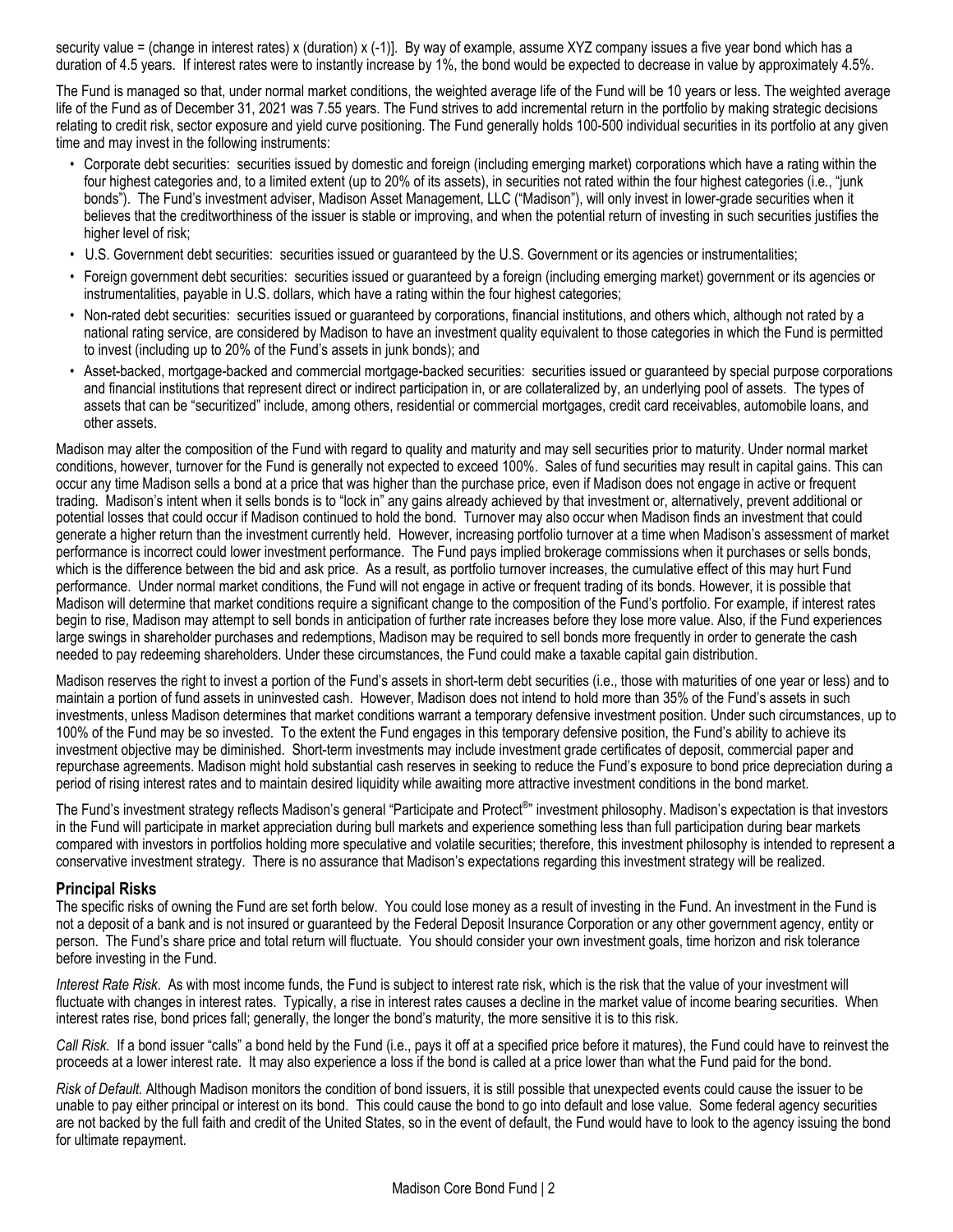*Mortgage-Backed Securities Risk*. The Fund may own obligations backed by mortgages issued by a government agency or through a governmentsponsored program. If the mortgage holders prepay principal during a period of falling interest rates, the Fund could be exposed to prepayment risk. In that case, the Fund would have to reinvest the proceeds at a lower interest rate. The security itself may not increase in value with the corresponding drop in rates since the prepayment acts to shorten the maturity of the security.

*Liquidity Risk*. The Fund is also subject to liquidity risk, which means there may be little or no trading activity for the debt securities in which the Fund invests, and that may make it difficult for the Fund to value accurately and/or sell those securities. In addition, liquid debt securities in which the Fund invests are subject to the risk that during certain periods their liquidity will shrink or disappear suddenly and without warning as a result of adverse economic, regulatory or market conditions, or adverse investor perceptions. If the Fund experiences rapid, large redemptions during a period in which a substantial portion of its debt securities are illiquid, the Fund may be forced to sell those securities at a discount, which could result in significant fund and shareholder losses.

*Credit Risk and Prepayment/Extension Risk*. The Fund is subject to credit risk, which is the risk that issuers of debt securities may be unable to meet their interest or principal payment obligations when due. There is also prepayment/extension risk, which is the chance that a fall/rise in interest rates will reduce/extend the life of a mortgage-backed security by increasing/decreasing mortgage prepayments, typically reducing the Fund's return.

*Non-Investment Grade Security Risk*. To the extent that the Fund invests in non-investment grade securities, the Fund is also subject to aboveaverage credit, market and other risks. Issuers of non-investment grade securities *(i.e.,* "junk" bonds) are typically in weak financial health and their ability to pay interest and principal is uncertain. Compared to issuers of investment grade bonds, they are more likely to encounter financial difficulties and to be materially affected by these difficulties when they do encounter them. "Junk" bond markets may react strongly to adverse news about an issuer or the economy, or to the perception or expectation of adverse news.

*Foreign Security Risk*. Investments in foreign securities involve risks relating to currency fluctuations and to political, social and economic developments abroad, as well as risks resulting from differences between the regulations to which U.S. and foreign issuers and markets are subject. These risks may be greater in emerging markets. The investment markets of emerging countries are generally more volatile than markets of developed countries with more mature economies.

### **Performance**

The following bar chart and table provide some indication of the risks of investing in the Fund. The bar chart shows how the Fund's investment results have varied from year to year. The table shows the Fund's average annual total returns for various periods compared to a broad measure of market performance. The Fund's past performance (before and after taxes) is not necessarily an indication of its future performance. Updated performance information current to the most recent month end is available at no cost by visiting www.madisonfunds.com or by calling 1-800-877-6089.

# **Calendar Year Total Returns for Class A Shares**

(Returns do not reflect sales charges and would be lower if they did.)



| Highest/Lowest quarter end results<br>during this period were: |         |        |  |  |  |  |
|----------------------------------------------------------------|---------|--------|--|--|--|--|
| Highest:                                                       | 2Q 2020 | 4.38%  |  |  |  |  |
| الممسدا                                                        | 10.2021 | 2.2E0/ |  |  |  |  |

### **Average Annual Total Returns For Periods Ended December 31, 2021**

|                                                                                                                   |                                                             | 1 Year    | 5 Years | 10 Years | <b>Since Inception</b><br>2/26/2021 |
|-------------------------------------------------------------------------------------------------------------------|-------------------------------------------------------------|-----------|---------|----------|-------------------------------------|
| Class A Shares -                                                                                                  | Return Before Taxes                                         | $-6.29%$  | 2.49%   | 1.93%    | N/A                                 |
|                                                                                                                   | Return After Taxes on Distributions                         | $-6.90%$  | 1.49%   | 0.89%    | N/A                                 |
|                                                                                                                   | Return After Taxes on Distributions and Sale of Fund Shares | $-3.64%$  | 1.51%   | 1.05%    | N/A                                 |
| Class B Shares -                                                                                                  | Return Before Taxes                                         | $-6.88%$  | 2.30%   | 1.80%    | N/A                                 |
|                                                                                                                   | <b>Class Y Shares - Return Before Taxes</b>                 | $-1.33%$  | 3.74%   | 2.68%    | N/A                                 |
| Class I Shares $-$                                                                                                | Return Before Taxes                                         | N/A       | N/A     | N/A      | $0.77\%$                            |
|                                                                                                                   | <b>Class R6 Shares - Return Before Taxes</b> <sup>1</sup>   | None      | None    | None     | None                                |
| Bloomberg U.S. Aggregate Bond Index (reflects no deduction for sales charges, account fees,<br>expenses or taxes) |                                                             | $-1.54\%$ | 3.57%   | 2.90%    | 0.62%                               |

<sup>1</sup> The Class R6 shares are new as of the date of this prospectus; therefore, performance information is not available. Class R6 shares would have substantially similar returns as Class Y shares because the shares are invested in the same portfolio of securities and the annual returns would differ only to the extent that the share classes do not have the same expenses.